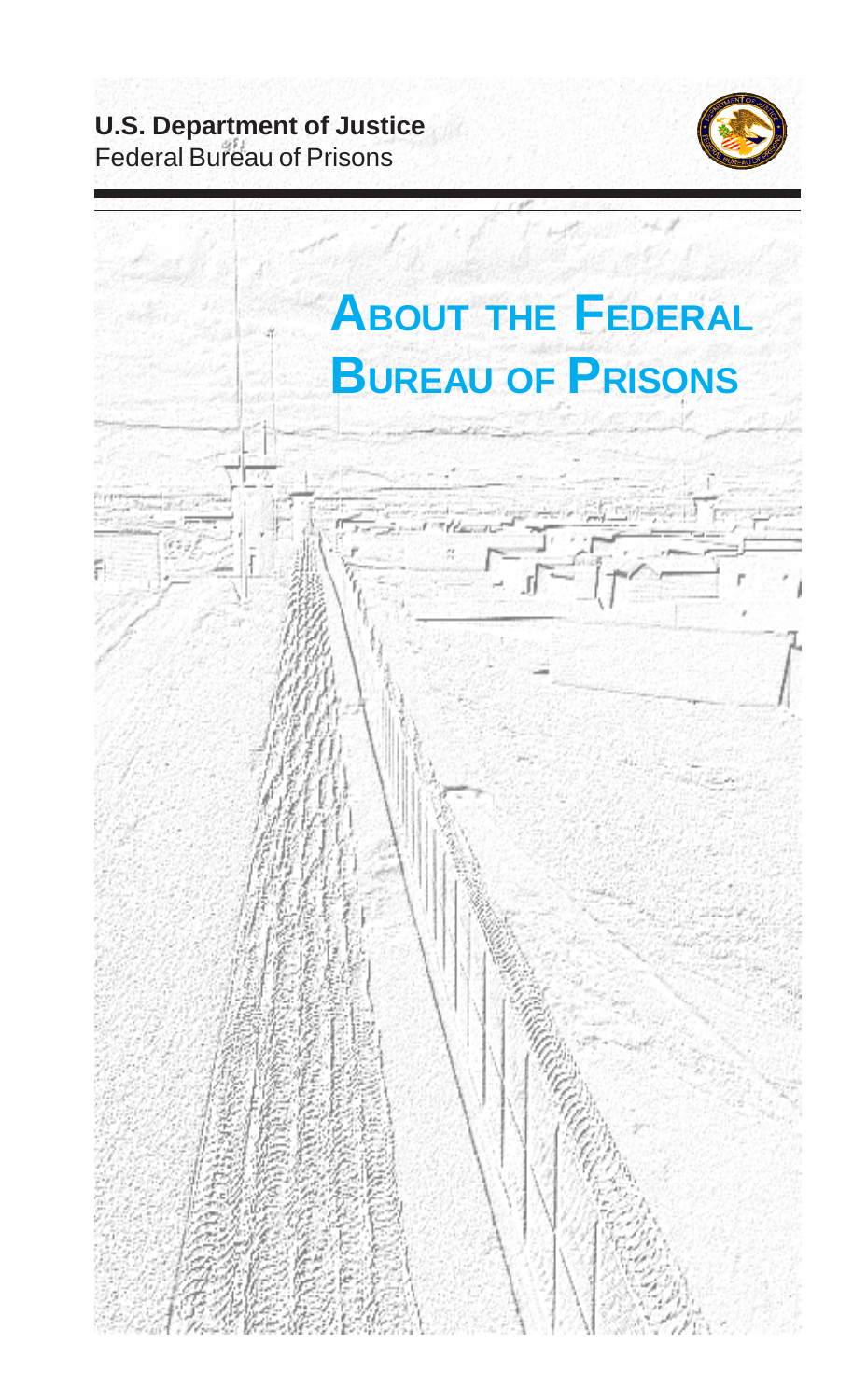# **About the Federal Bureau of Prisons**

The Federal Bureau of Prisons was established in 1930 to provide more progressive and humane care for federal inmates, to professionalize the prison service, and to ensure consistent and centralized administration of the 11 Federal prisons in operation at that time. Today, the Bureau includes 121 institutions, 6 regional offices, a Central Office (headquarters), and 26 offices that oversee residential reentry centers. The regional offices and Central Office provide oversight and administrative support to the institutions and offices.

The Bureau is responsible for the care and custody of more than  $208,000$  federal inmates, as of spring  $2015<sup>1</sup>$  About 81 percent of these inmates are confined in federal correctional institutions or detention centers, and the remainder are held in secure privately managed or community-based facilities and local jails under contract with the Bureau.

The Bureau protects society by confining offenders in prisons and community-based facilities that are safe, humane, cost-efficient, and appropriately secure, and by providing inmates with programs and services to assist them in becoming proactive law-abiding citizens when they return to their communities.

The Bureau's most important resource is its staff. All Bureau staff are expected to conduct themselves in a manner that creates and maintains respect for the agency, the Department of Justice, the Federal Government, and the law.



*Federal Correctional Institution Pekin, Illinois*

 $1$  The inmate population varies daily. For up-to-date population information, please visit [www.bop.gov.](file://COPC_IPPAGRP_SERVER/IPPAGRP/Groups/Ippa/OIS/pacomsec/Office%20of%20Communications%20and%20Archives/About%20the%20BOP%20brochure/www.bop.gov%20)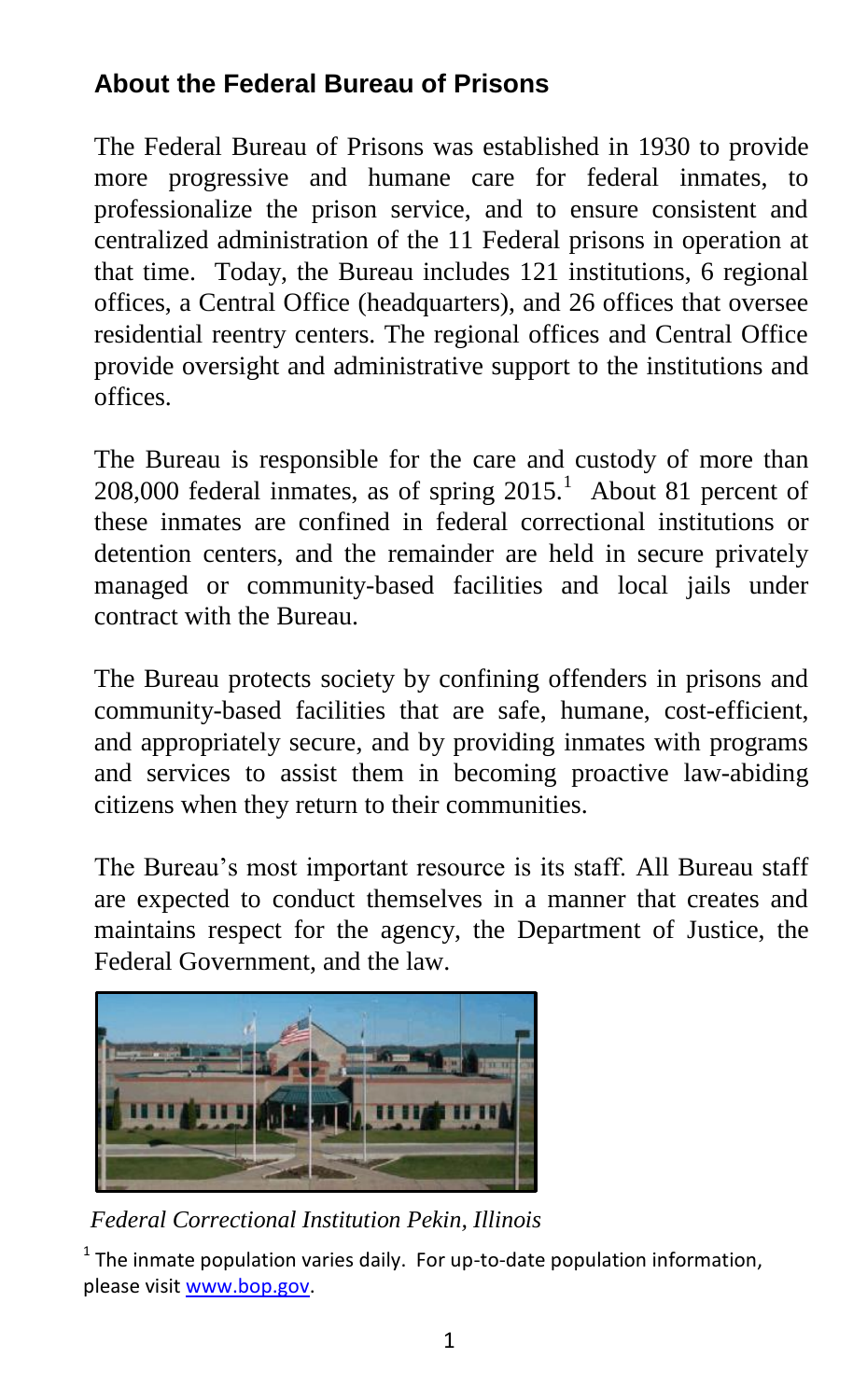## **Growth of the Federal Inmate Population**

Most of the challenges affecting the Bureau today relate to the historical increase in the inmate population. At the end of 1930 (the year the Bureau was created), the agency operated 15 institutions with just over 13,000 inmates. In 1940, the Bureau had grown to 24 institutions with 24,360 inmates. Despite minor fluctuations, the number of inmates did not change significantly between 1940 and 1980 (when the population was 24,252). However, during this same period, the number of institutions almost doubled (from 24 to 44) as the Bureau gradually moved from operating large institutions confining inmates of many security levels to operating smaller facilities confining inmates with similar security needs.

In the 1980s the inmate population grew rapidly. The Sentencing Reform Act of 1984 abolished parole and reduced good time. Mandatory minimum sentencing provisions were enacted in 1986, 1988, and 1990. From 1980 to 1989, the inmate population more than doubled from 24,500 to almost 58,000. During the 1990s, the population more than doubled again, reaching 136,000 at the end of 1999. By the end of 2013, the Bureau's population climbed to almost 220,000, and then the population began to decline, for the first time in more than 34 years. At the end of 2014, the Bureau had 5,149 fewer inmates than at the beginning of the year. Population declines are projected to continue for the next few years.

#### **Institution Security**

The Bureau operates institutions at four security levels (minimum, low, medium, and high) and has one maximum-security prison for the less than one percent of inmates who require that level of security. It also has administrative facilities, such as pretrial detention centers and medical referral centers, that have specialized missions and confine offenders of all security levels. The Bureau also classifies its institutions based on the level of medical services readily available, as care levels 1-4.

The characteristics that help define the security level of an institution are perimeter security (such as fences, patrol officers, and towers), level of staffing, internal controls for inmate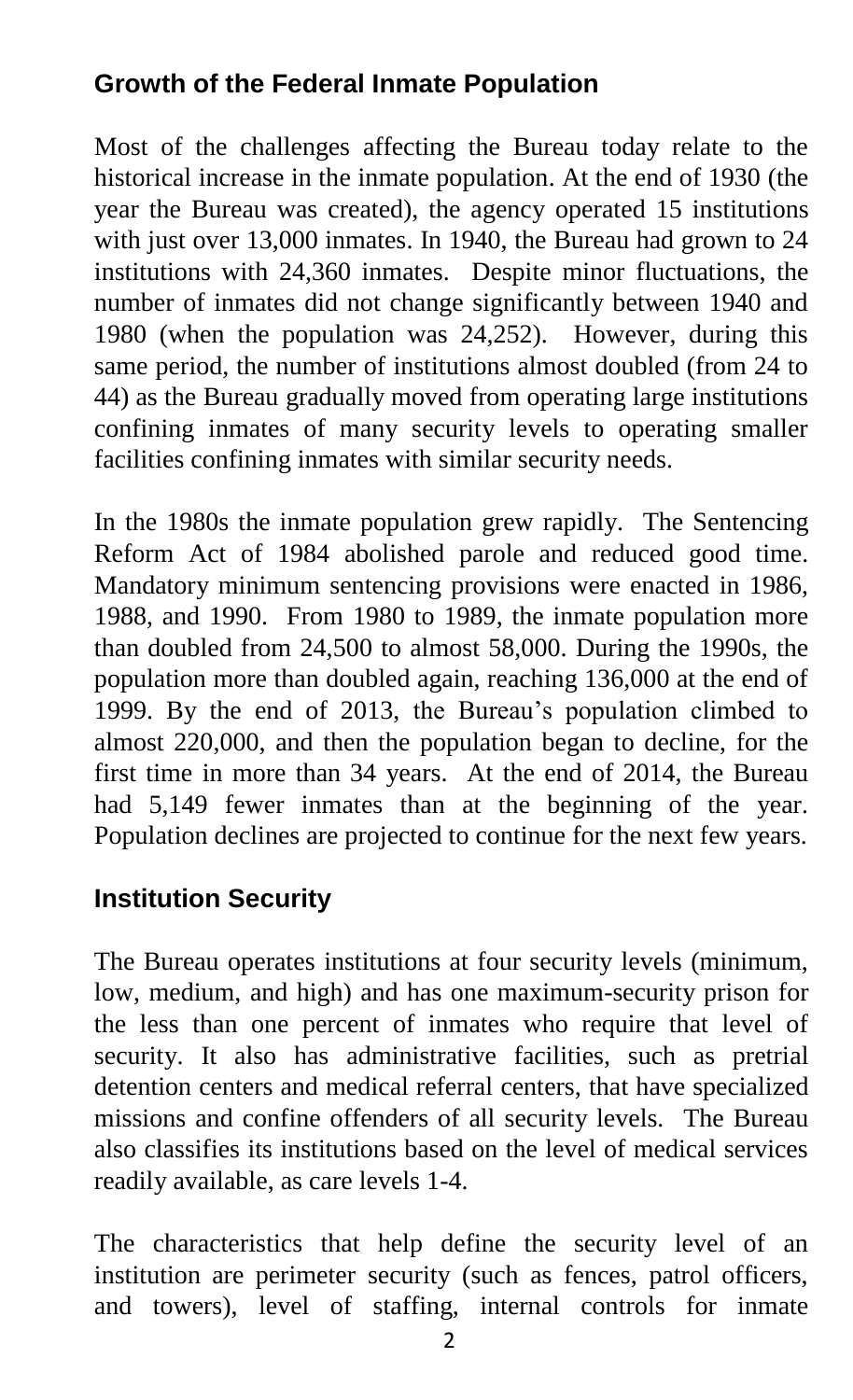movement and accountability, and type of living quarters (for example, cells or open dormitories). The Bureau's graduated security and medical classification levels allow staff to assign an inmate to an institution in accordance with his/her individual needs. Thus, inmates who are able to function with relatively less supervision, without disrupting institution operations or threatening the safety of staff or other inmates, can be housed in lower security level institutions.

Regardless of the specific discipline in which a staff member works, all employees are "correctional workers first." This means everyone is responsible for the security and good order of the institution. All staff are expected to be vigilant and attentive to inmate accountability and security issues, to respond to emergencies, and to maintain a proficiency in custodial and security matters, as well as in their particular job specialty. This approach allows the Bureau to operate in the most cost-effective manner with fewer correctional officers and still maintain direct supervision of inmates.

The Bureau relies on security technologies to help ensure the safety of staff and inmates. Recently new technologies have included whole body imaging devices to detect contraband (including cell phones) and sophisticated walk-through metal detectors, thermal fencing, and thermal camera sensors. These technologies have significantly reduced contraband. Additionally we have provided staff additional equipment, such as oleoresin capsicum spray, to further enhance their safety.

#### **Inmate Management**

Staff are key to effective inmate management. Constructive and frequent interaction and communication between staff and inmates are critical to maintaining accountability and ensuring security. Bureau staff are expected to talk with inmates and to be receptive to their concerns. To facilitate direct supervision, the Bureau limits structural barriers (such as bars and grilles) where possible and locates staff offices near areas where programs and services are delivered. Staff circulate regularly through all areas of the institution, continually interacting with inmates. This helps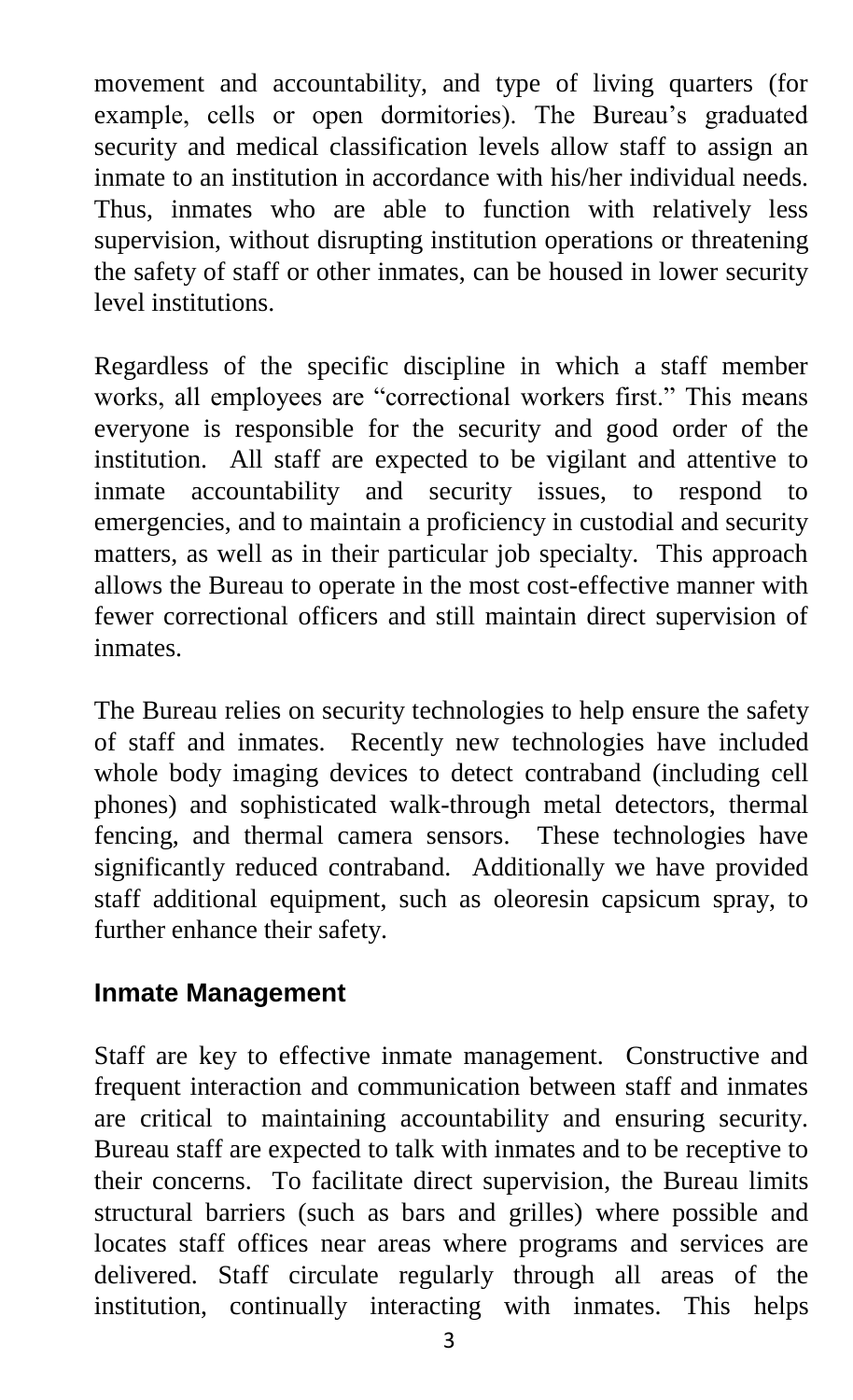normalize the environment within the institution, with staff serving as law-abiding role models, and places staff in a better position to observe and respond to inmate behavior. Many institutions also rely on observation through video surveillance cameras to augment direct staff supervision.



 *Correctional workers performing routine duties*

Unit Management is a hallmark of the Bureau's inmate management philosophy. Unit management gives inmates direct daily contact with the staff who make most of the decisions impacting their daily lives. These staff members (the unit manager, case manager, and correctional counselor), have offices in inmate living units, thereby facilitating inmate access to staff. This also facilitates staff awareness of significant inmate concerns and potential problems.

Unit staff are directly responsible for inmates housed in their units in programs designed to meet their needs. Unit staff receive input from other employees (such as work supervisors, teachers, and psychologists) who work with the inmate, and meet with him/her on a regular basis to develop, review, and discuss work assignments, program opportunities, and progress, as well as any other needs or concerns. These regularly-scheduled meetings do not preclude inmates from approaching a member of the unit team or any other appropriate staff member to discuss particular issues.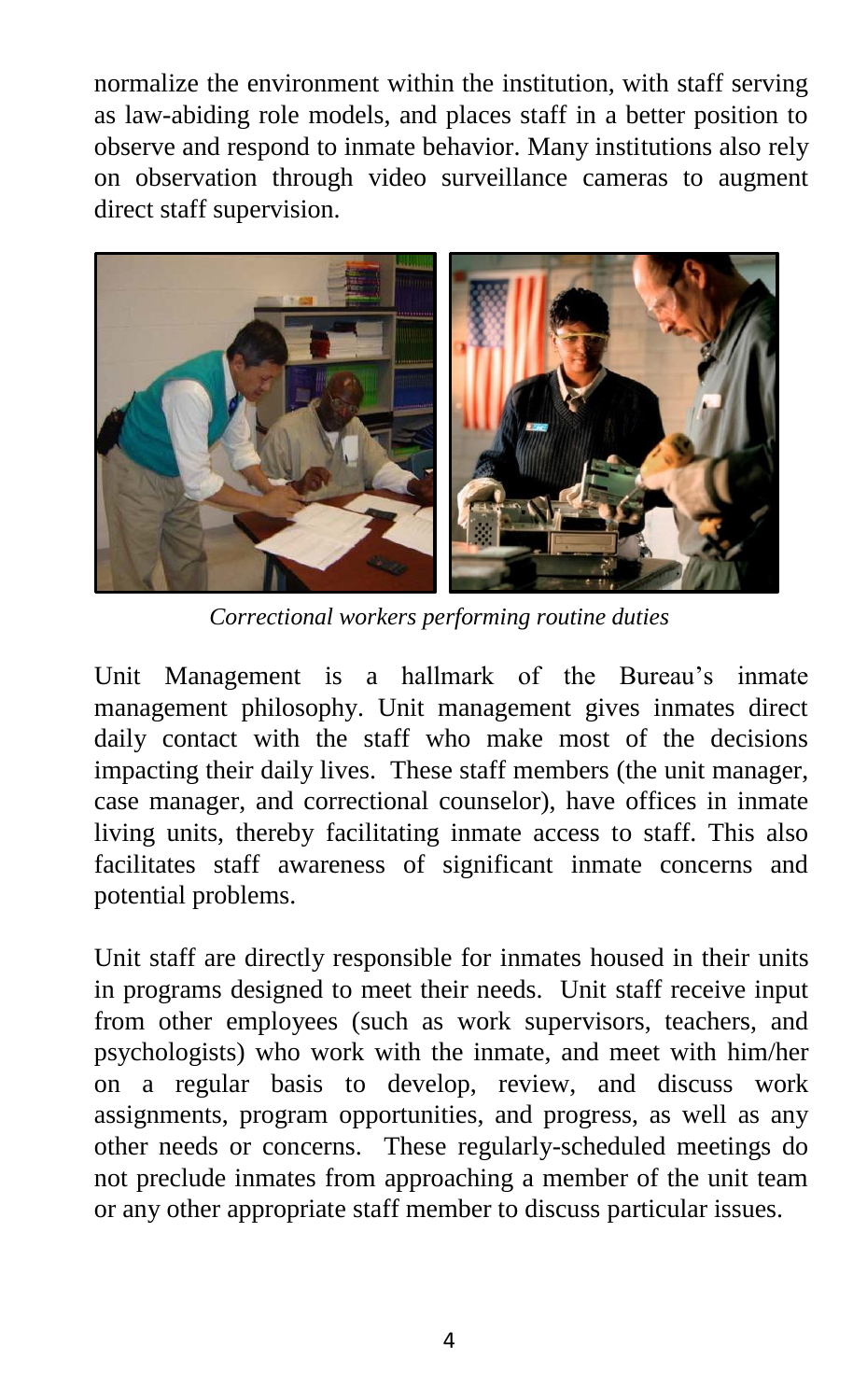#### **Inmate Programs**

The Bureau's philosophy is that preparation for reentry to society begins on the first day of incarceration. Accordingly, the Bureau provides many programs, designed to assign inmates and address their needs such as substance abuse treatment, mental health treatment, education, anger management, parenting and more.

Prison work programs provide inmates an opportunity to acquire marketable occupational skills, as well as acquire a sound work ethic and habits. Medically able inmates are required to work some. For some individuals, this represents their first employment experience. Work assignments provide on-the-job training similar to what would be received in the community. For example, inmates work as clerks, landscapers, and electricians. Many work assignments are linked to vocational training programs, and may lead to formal apprenticeships.

*1. Federal Prison Industries (FPI) and Vocational Training*

Federal Prison Industries (FPI), trade name UNICOR, is one of the Bureau's most important correctional programs. It has been proven to substantially reduce recidivism and operates without congressional appropriation. Inmates who participate in FPI are also substantially less likely to engage in misconduct.



*Inmates working in Federal Prison Industries factory*

#### *2. Education*

The Bureau provides education and recreation programs individually: GED, Spanish GED, English As A Second Language,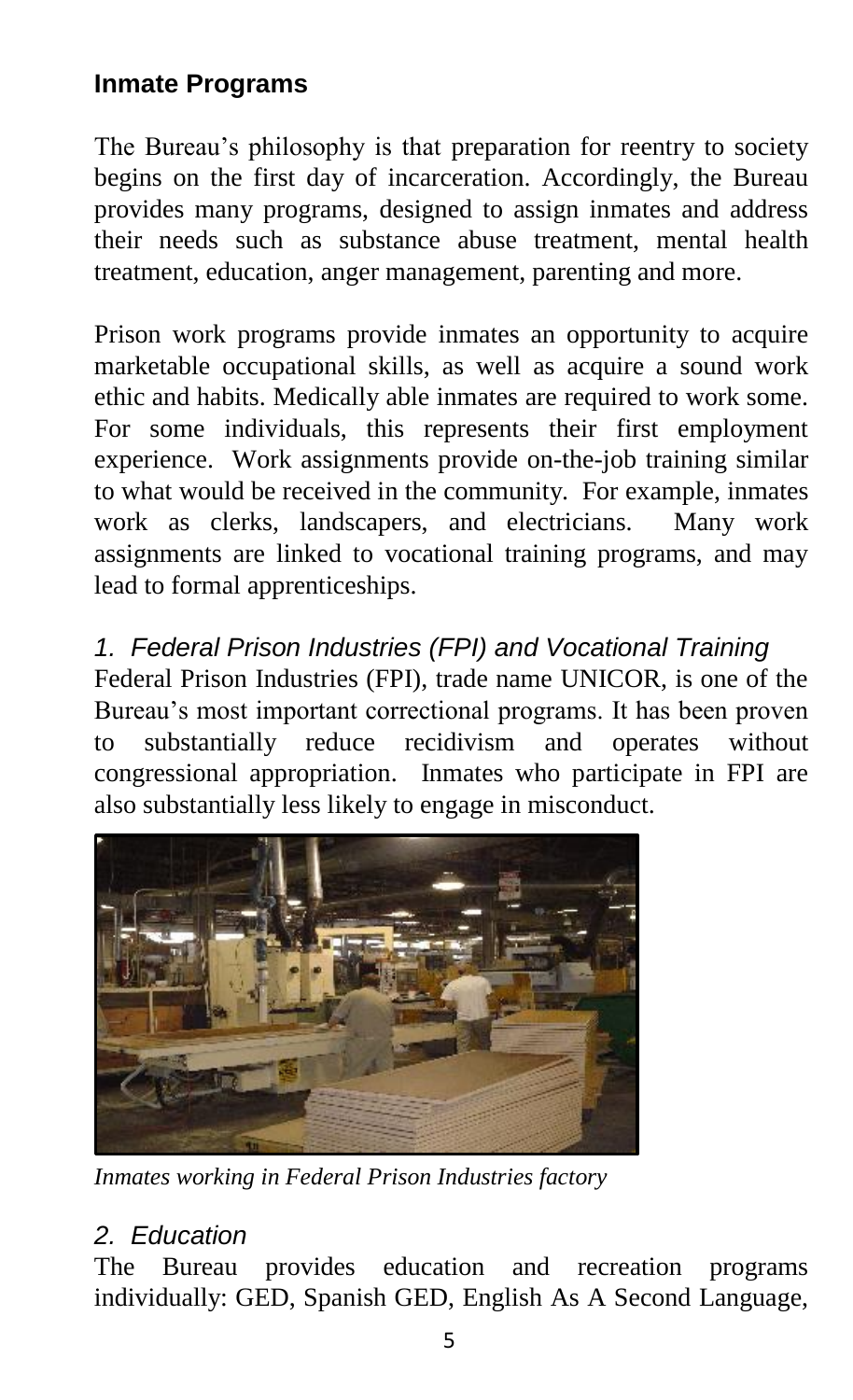Adult Continuing Education, Post-Secondary, Parenting, Vocational, Apprenticeships, and Release Preparation. Inmates who participate in education programs for a minimum of six months are less likely to recidivate when compared to similar nonparticipating inmates. Recreation programs help teach inmates to make constructive use of leisure time to reduce stress, improve their health and develop hobbies they enjoy. These programs keep inmates constructively occupied and contribute to positive lifestyles and self-improvement.

#### *3. Inmate Faith-Based Programs*

Federal prisons offer a variety of faith-based services and programs. Inmates are granted permission to wear or retain various religious items, and accommodations are made to observe holy days. Bureau facilities offer religious diets that meet the dietary requirements of various faith groups, such as the Jewish and Islamic faiths. Most institutions have sweat lodges to accommodate the religious requirements of Native Americans. Religious programs are led or supervised by staff chaplains, contract spiritual leaders, and community volunteers. Chaplains oversee inmate worship services and self-improvement programs, and provide pastoral care, spiritual guidance, and counseling. The Bureau offers inmates the opportunity to participate in its Life Connections Program, a residential reentry program as well as Thresholds, the nonresidential version of our program.



*Inmate programs include spiritual counseling*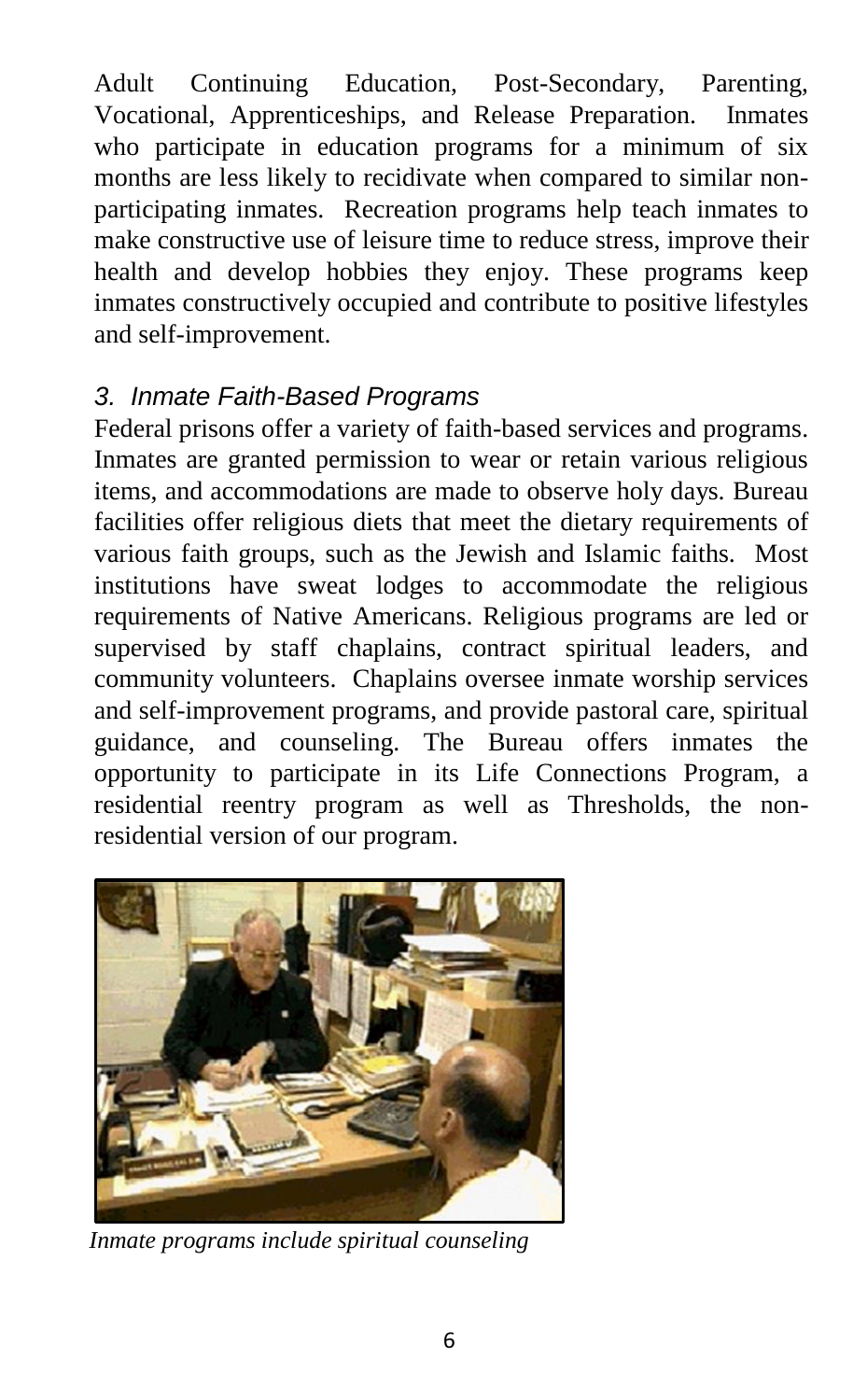#### *4. Residential Substance Abuse Treatment*

Residential drug abuse treatment programs (RDAPs) are offered at more than 77 Bureau institutions, providing treatment to more than 18,000 inmates each year. Inmates in RDAP are housed in a separate housing unit that operates a modified therapeutic community. RDAPs provide intensive half-day programming, 5 days a week, for 9-12 months. The remainder of each day is spent in education, work skills training, and other programs. The program also includes a community based component that inmates complete while in a RRC or home confinement. Inmates who complete RDAP are 16 percent less likely to recidivate and 15 percent less likely to have a relapse to drug use within 3 years after release. Nonviolent offenders who complete the program are eligible to have their sentence reduced by up to one year. Other drug programs offered by the Bureau are the Nonresidential Drug Treatment Program, Challenge Program, and Spanish RDAP.

#### *5. Pro-Social Values Programs*

Encouraged by RDAP's positive results, the Bureau implemented a number of other programs, including the Secure Mental Health Treatment Program, which treats inmates with serious mental illness and histories of significant violence; the Challenge Program for high security inmates, which treats inmates with a history of substance abuse or mental illness; the Resolve Program for female inmates, which treats inmates with trauma-related mental illnesses; the BRAVE (Bureau Rehabilitation and Values Enhancement) Program for younger, newly-designated offenders, which addresses anti-social attitudes and behavior; the Skills Program for cognitively-impaired inmates, which treats issues with adapting to prison and the community; Mental Health Step Down Units, which provide treatment for inmates with serious mental illnesses releasing from psychiatric hospitalization; the Sex Offender Treatment Program for inmates with a sex offense history; and the STAGES (Steps Toward Awareness, Growth, and Emotional Strength) program for inmates with severe personality disorders, who have a history of behavioral problems or self-harm. As resources allow, the Bureau has expanded these programs to address the significant demand for these services. The Bureau has found that these programs significantly reduce institution misconduct.

7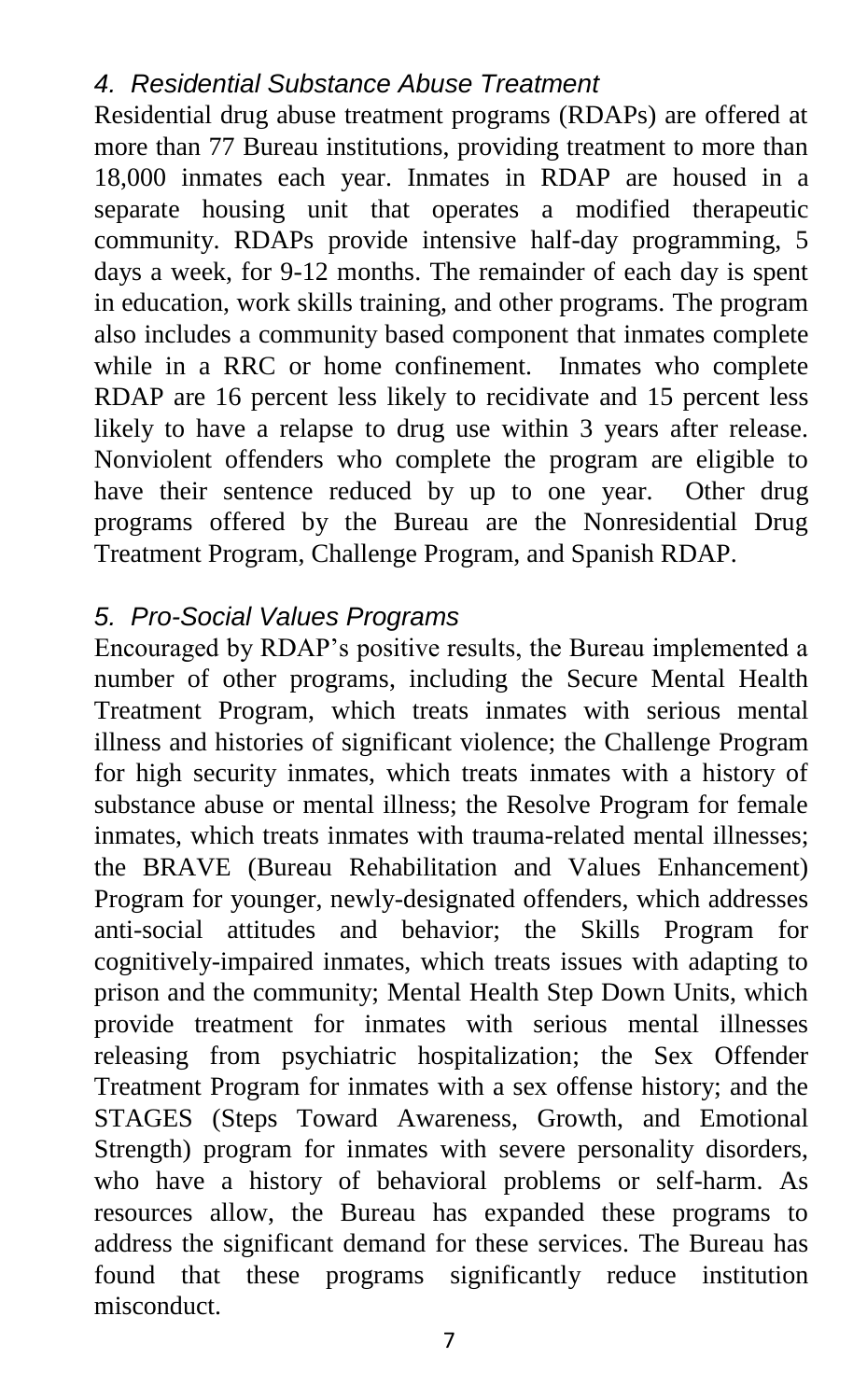#### *6. Programs for Female Offenders*

Female offenders are considered a specialty population and the Bureau continues to refine strategies on the most effective initiatives to assist women with their reentry and self-improvement needs. Female offenders differ from male offenders in some significant ways. For example, women are more likely to have histories of trauma and physical or sexual abuse, have higher rates of certain chronic and acute medical conditions, and have greater levels of combined mental health and substance use disorders. Because of the high rates of trauma and other related mental health needs in the female offender population, women's facilities have a greater number of psychologists on staff. The Resolve Program consists of evidence-based protocols individually tailored to help women heal from trauma. This cognitive-behavioral therapy program, designed to help and empower women, treats more than 2,000 women annually.

Females are also more likely than men to have been the primary caregivers of their children prior to incarceration and to have a history of dysfunctional relationships, both of which pose additional challenges to reentry. The Bureau recognizes the importance of the bond experienced between mother and child, and offers programs for women who will give birth while incarcerated. In the Mothers and Infants Together (MINT) Program, eligible pregnant inmates who agree to participate are transferred to a community-based center during the final trimester of pregnancy, and remain with the child during the critical early months. Video visitation, another initiative which helps female inmates connect with their children and social support network, is being implemented at all female institutions.

# **Preparing Inmates for Release**

Near the end of their sentence, inmates participate in the Release Preparation Program, which includes a series of classes regarding daily living activities in the community including employment, banking, resume writing, job search strategies, and job retention. It also includes presentations by representatives from communitybased organizations that help former inmates find employment and training opportunities after release.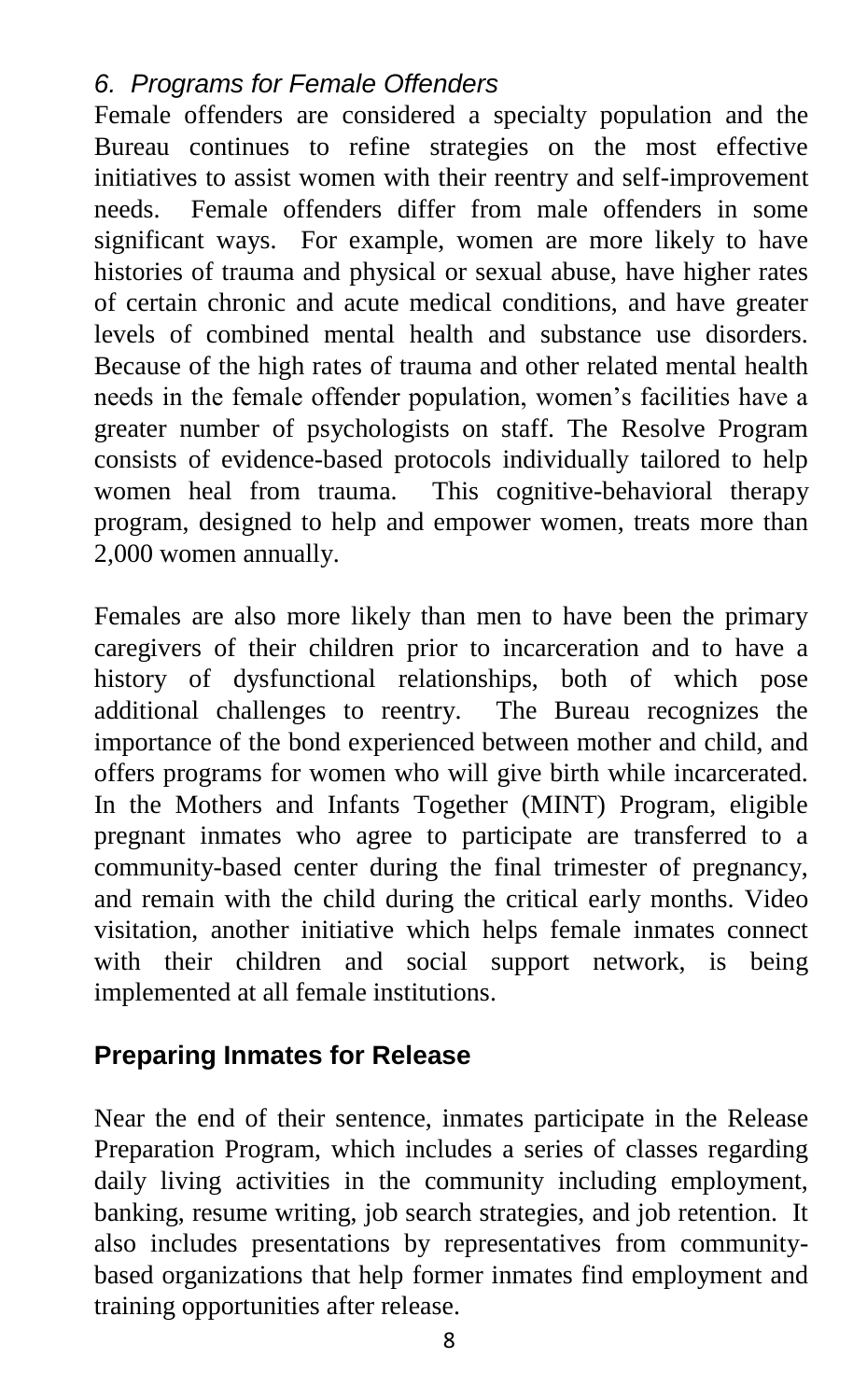The Bureau helps inmates maintain ties with their family and friends through visiting, mail, email and the telephone. The Bureau specifically encourages inmates to maintain and develop bonds with their children through parenting programs that include specialized activities such as day camps and workshops.



*Family activities during Children's Day events*

The Bureau's Inmate Transition Branch helps inmates prepare release portfolios that include a resume, education and training certificates and transcripts, diplomas, and other significant documents needed to secure employment. Many institutions hold mock job fairs to allow inmates to practice job interview techniques and expose community recruiters to the skills available among inmates.

## **Community-Based Confinement and Community Activities**

The Bureau places inmates in Residential Reentry Centers (RRCs) for the last few months of their sentence to facilitate a successful transition to the community. These centers provide a structured, supervised environment and support in job placement, counseling, financial management assistance, and other services. They make it possible for inmates to gradually rebuild ties to the community while living in a structured environment. Inmates in RRCs are required to work and to pay a subsistence charge of 25 percent of their income to offset the cost of confinement. Some inmates are placed in home confinement either directly from prison or after spending time in an RRC. They serve this portion of their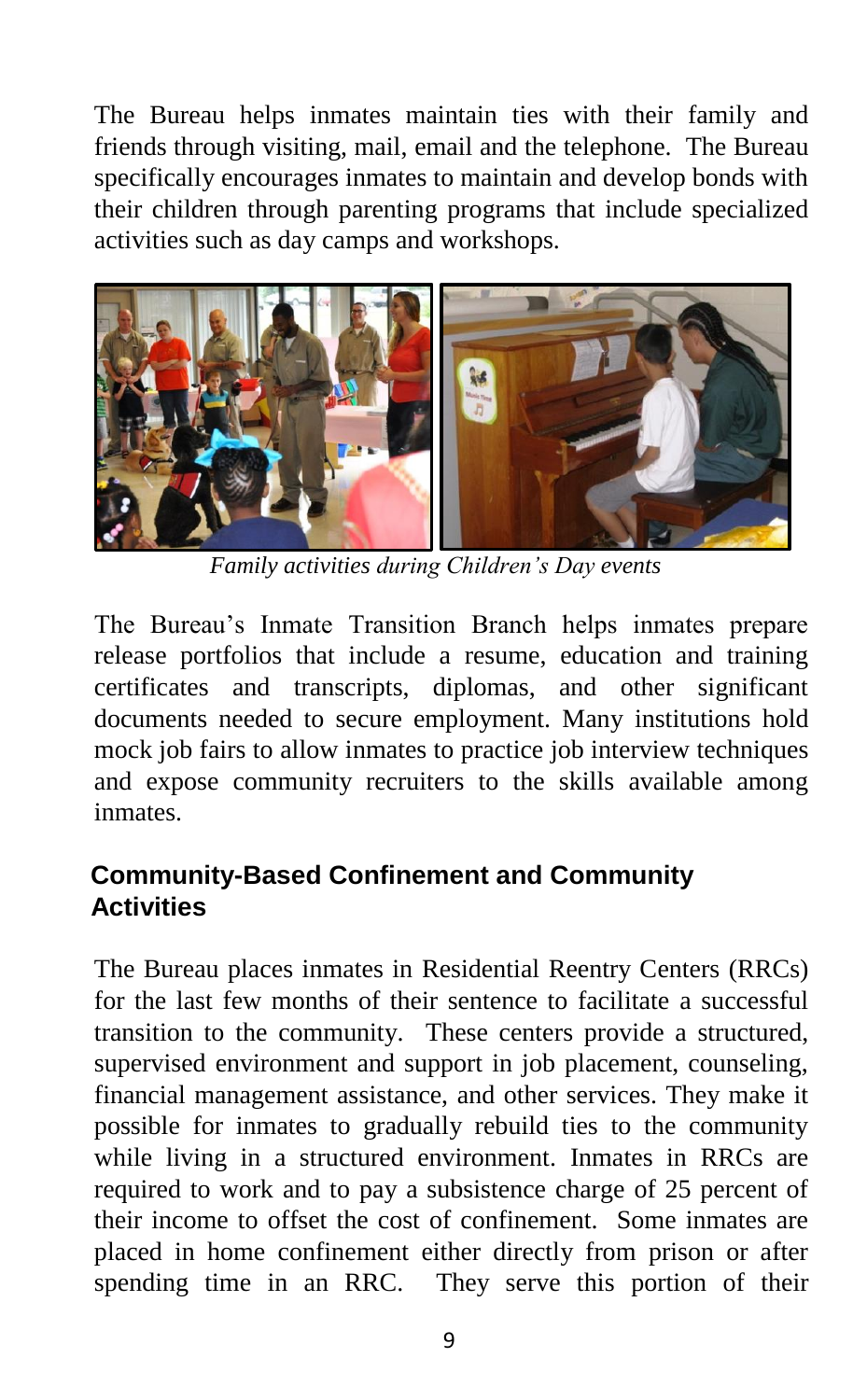sentences at home under strict schedules, curfew requirements, telephonic monitoring, and sometimes electronic monitoring.

#### **Community Involvement with Inmates and the Bureau**

Community volunteers help inmates adapt to imprisonment and prepare for their return to the community. Volunteers provide a variety of services, such as spiritual counseling, assistance with family and marriage issues, substance abuse counseling, education and vocational training, and health education.

Most institutions have Community Relations Boards that facilitate information exchange between the facility and the local community, advancing public awareness and an understanding of any issues of concern at the prison. All Federal prisons have arrangements with state and local law enforcement agencies and other emergency services in the rare event of an escape or other security concern. Bureau institutions are involved in a variety of joint training activities with state, local, and other Federal law enforcement agencies; they often allow these agencies to use training areas in their institutions.



**Note:** The figures contained in this publication are current with the time published. For updated figures and more information, please visit our website at: [www.bop.gov.](file://COPC_IPPAGRP_SERVER/IPPAGRP/Groups/Ippa/OIS/pacomsec/Office%20of%20Communications%20and%20Archives/About%20the%20BOP%20brochure/www.bop.gov)